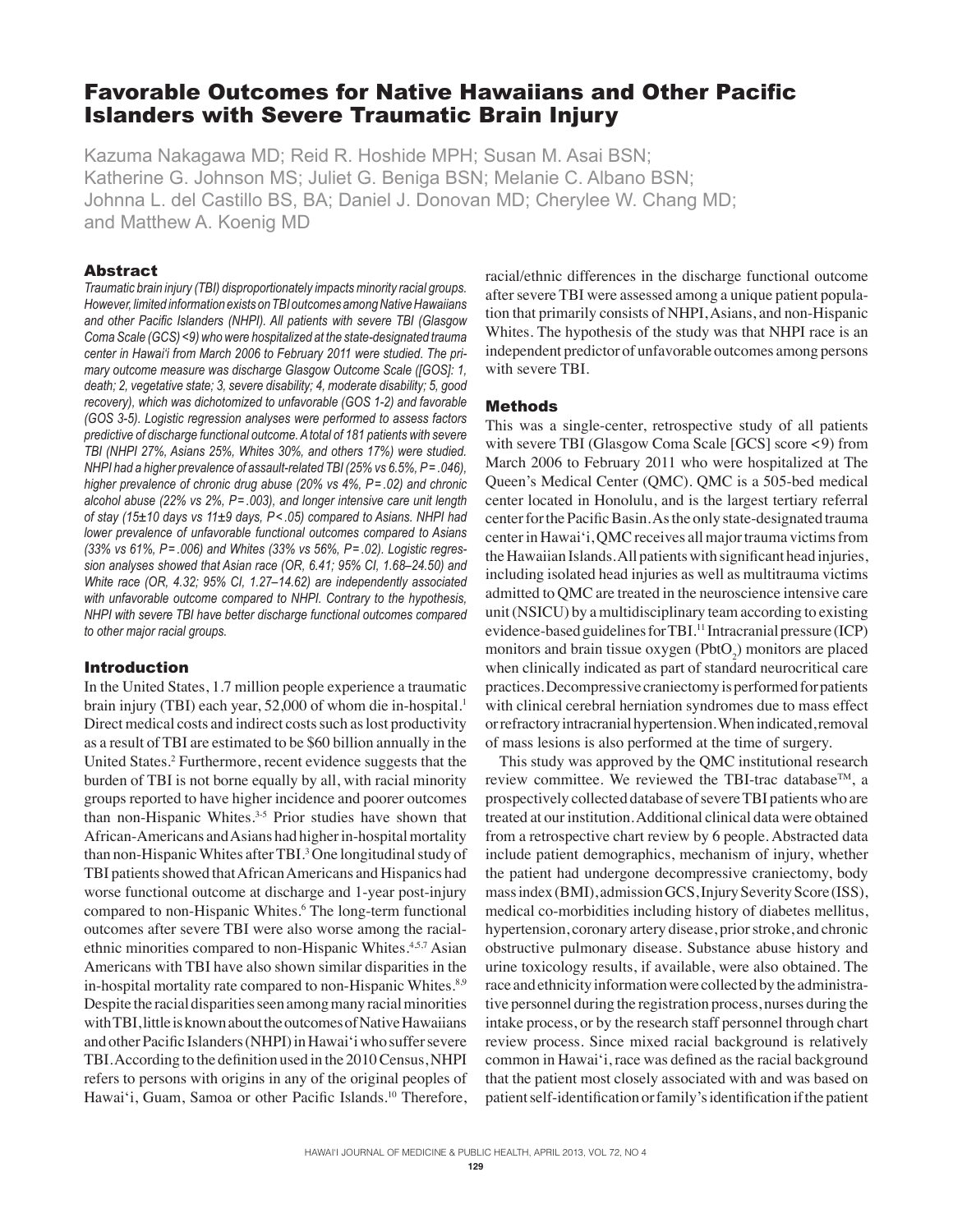was incapacitated. The Native Hawaiian race and other Pacific Islander race were combined into one racial category (NHPI) for ease of comparison with national census-based data. Race was categorized as NHPI, Asian, White, and other. Clinical outcome measures such as total hospital length of stay (LOS), Intensive Care Unit (ICU) LOS, in-hospital mortality, and discharge Glasgow Outcome Scale (GOS) were also obtained. The GOS is commonly used to assess physical functioning after neurological injuries, and classifies subjects into broad categories: 1, death; 2, vegetative state; 3, severe disability; 4, moderate disability; 5, good recovery. The discharge GOS was estimated from the documentation provided by the physical therapists, occupational therapists, speech therapists, nurses, and physicians at the time of discharge. The primary outcome measure was discharge functional outcome, which was dichotomized to unfavorable outcome (GOS 1-2) and favorable outcome (GOS 3-5). All initial head computed tomography (CT) scans were retrospectively reviewed by a board-certified neurointensivist, blinded to race, ethnicity and clinical data, and scored according to the Marshall CT classification<sup>12</sup> and Rotterdam CT score.<sup>13</sup>

Data were analyzed using commercially available statistical software (SPSS 18.0, Chicago, IL). Patient characteristics were summarized using descriptive statistics appropriate to variable type. The Asian and White racial groups were compared to the NHPI group (reference group) using  $\chi^2$  test or Fisher's Exact test for categorical data and 2-tailed t-test for normally distributed, continuous variables. To determine racial disparities in functional outcome at discharge, multivariable analyses using a logistic regression model were performed to assess whether race, compared to NHPI race, is an independent predictor of functional outcome at discharge. Variables with *P*≤.10 in the univariate testing were selected for entry in the model. Race was forced to enter in the model regardless of the statistical significance in the univariate testing. In the model, only the Rotterdam CT score, and not the Marshall CT classification, was included since the two CT scores are collinear. Levels of *P*<.05 were considered statistically significant.

## Results

A total of 181 patients with severe TBI (NHPI 27%, Asians 25%, Whites 30%, and others 17%) were studied. Clinical characteristics are shown in Table 1. Among the severe TBI patients admitted to our institution, NHPI were younger (NHPI: 30±15years vsAsians: 45±24 years, *P*=.001; vs Whites:40±18 years, *P*=.005) compared to Asians and Whites. Compared to Asians, NHPI had a higher prevalence of assault-related TBI (25% vs 6.5%, *P*=.046), higher prevalence of chronic drug abuse (20% vs  $4\%$ ,  $P = .02$ ), chronic alcohol abuse (22% vs 2%, *P*=.003), presence of alcohol on the urine toxicology study (39% vs  $12\%$ ,  $P = .009$ ), and longer ICU LOS (15  $\pm$  10) days vs  $11 \pm 9$  days,  $P = .049$ ). There was no difference in the CT characteristics among the three racial groups. There was a trend toward lower in-hospital age-adjusted mortality in NHPI compared to Asians (27% vs 48%, *P*=.06). The proportions of patients with unfavorable discharge functional outcome (GOS

1-2) were lower among NHPI compared to Asians (33% vs 61% respectively,  $P = .006$ ) and Whites (33% vs 56% respectively, *P*=.02; Figure 1).

Univariate analyses showed that the group with unfavorable discharge functional outcome  $(n=90)$  had a different proportion of racial groups ( $P = .03$ ), lower admission GCS score ( $P = .01$ ), higher ISS score ( $P = .045$ ), higher prevalence of fixed and dilated pupils  $(P = .006)$ , higher prevalence of traumatic subarachnoid hemorrhage  $(P = .009)$  and compression of the basal cisterns  $(P = .007)$  seen on the head CT, and higher Rotterdam (*P*<.001) and Marshall (*P*<.001) CT scores compared to those with favorable discharge functional outcome (n=91; Table 2). In the multivariable analyses (Table 3), after adjusting for age and variables with pre-specified significance, the independent predictors for unfavorable discharge outcome were Asian race (OR, 6.41; 95% CI, 1.68–24.50, *P*=.007) and White race (OR, 4.32; 95% CI, 1.27 –14.62, *P*=.02) compared to NHPI race, and Rotterdam CT score (OR, 2.72; 95% CI, 1.25–5.90, *P*= .01).

# **Discussion**

Contrary to the initial hypothesis, this study shows that NHPI are less likely to have an unfavorable outcome after severe TBI compared to Asians and Whites, after adjusting for age and other confounders. Furthermore, NHPI were younger compared to Asians and Whites, and had a higher proportion of assaultrelated injuries and history of chronic drug and alcohol abuse compared to Asians. To our knowledge, this is the first study to describe the clinical characteristics and disparities in outcome after severe TBI in a population that contains a large proportion of NHPI. Most prior studies assessing the racial disparities in the TBI population suggest worse outcome among the minority groups. In patients who visited an Emergency Department (ED) for mild TBI, Hispanics were more likely to receive nasogastric tube placement compared to non-Hispanics, possibly due to language barriers.<sup>14</sup> Similarly, ethnic minority groups with mild TBI were more likely to receive ED care by a resident than a staff physician and were also less likely to return to the referring physician for follow-up.<sup>14</sup> In a pediatric TBI population, African-American children with TBI were found to have worse functional outcomes at discharge compared to equivalently injured non-Hispanic White children with TBI.<sup>15</sup> Despite the disparities seen in other minority groups, there are no published data regarding TBI in the NHPI population. Overall, NHPI are underrepresented in TBI studies and are often grouped together with Asians into a single racial category, despite evidence that NHPI may substantially differ from Asian patients.

Reasons for racial differences in outcome seen in this study are likely complex. Since NHPI had a higher prevalence of assault-related injuries and lower prevalence of fall-related injuries compared to Asians and non-Hispanic Whites, it is possible that assault-related injuries would lead to a lower mechanical impact on the brain compared to fall-related injuries. However, since the mechanism of injury was not a significant factor in the univariate and multivariable analyses, it is unlikely that it contributed to the observed differences in outcome.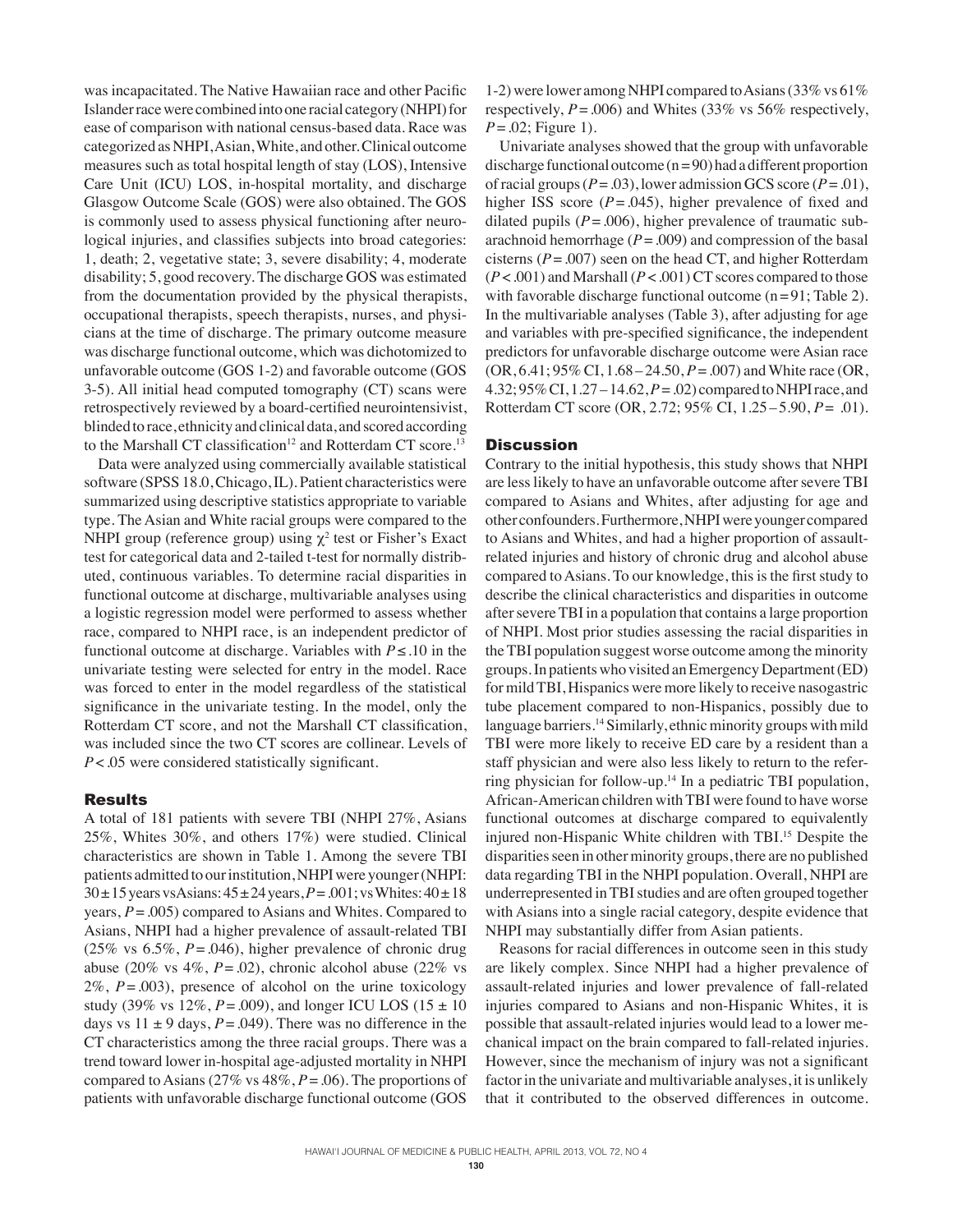| Table 1. Racial characteristics of severe TBI patients at The Queen's Medical Center (2006 - 2011) |                       |                   |       |                       |         |                       |                  |  |
|----------------------------------------------------------------------------------------------------|-----------------------|-------------------|-------|-----------------------|---------|-----------------------|------------------|--|
|                                                                                                    | <b>NHPI</b>           | Asians            | P     | <b>Whites</b>         | P       | <b>Others</b>         | $\boldsymbol{P}$ |  |
| n                                                                                                  | 49                    | 46                |       | 55                    |         | 31                    |                  |  |
| Age, years                                                                                         | $30 \pm 16$           | $45 \pm 24$       | .001  | $40 \pm 18$           | .005    | $33 \pm 16$           | .46              |  |
| Female                                                                                             | 8(16)                 | 12(26)            | .24   | 12 (22)               | .48     | 6(19)                 | .73              |  |
| BMI, kg/m2                                                                                         | $29 \pm 9$            | $26 \pm 5$        | .08   | $26 \pm 5$            | .14     | $27 \pm 8$            | .54              |  |
| Mechanism of injury                                                                                |                       |                   | .046  |                       | .21     |                       | .06              |  |
| Assault                                                                                            | 12(25)                | 3(6.5)            |       | 6(11)                 |         | 2(7)                  |                  |  |
| Fall                                                                                               | 6(12)                 | 12(26)            |       | 13(24)                |         | 8(26)                 |                  |  |
| <b>MVA</b>                                                                                         | 26 (53)               | 21(46)            |       | 26 (47)               |         | 13 (42)               |                  |  |
| Sports injury                                                                                      | 4(4)                  | 3(6.5)            |       | 2(4)                  |         | 2(7)                  |                  |  |
| Other                                                                                              | 11(12)                | 7(15)             |       | 8(15)                 |         | 6(19)                 |                  |  |
| <b>Admission GCS</b>                                                                               | $5.5$ [3.0 - 7.0]     | $5.5$ [3.0 - 7.0] | .95   | $5.0 [4.0 - 7.0]$     | .31     | $4.0$ [3.0 - 6.5]     | .25              |  |
| <b>ISS</b>                                                                                         | $34 [26 - 42]$        | $29 [26 - 39]$    | .51   | $34 [26 - 41]$        | .39     | $34 [26 - 42]$        | .63              |  |
| Fixed and dilated pupils                                                                           | 5(12)                 | 6(15)             | .71   | 7(14)                 | .79     | 4(13)                 | .90              |  |
| History of chronic drug abuse                                                                      | 10(20)                | 2(4)              | .02   | 9(16)                 | .59     | 6(19)                 | .91              |  |
| History of chronic alcohol abuse                                                                   | 11(22)                | 1(2)              | .003  | 12 (22)               | .94     | 4(13)                 | .29              |  |
| <b>Positive Methamphetamine</b>                                                                    | 4(11)                 | 3(9)              | .75   | 6(14)                 | .73     | 4(18)                 | .45              |  |
| <b>Positive Alcohol</b>                                                                            | 14 (39)               | 4(12)             | .009  | 18(41)                | .85     | 8(36)                 | .85              |  |
| <b>Diabetes</b>                                                                                    | 3(6)                  | 8(17)             | .09   | 3(6)                  | .88     | 0(0)                  | .16              |  |
| Hypertension                                                                                       | 6(12)                 | 15(32)            | .02   | 5(9)                  | .60     | 4(13)                 | .93              |  |
| Coronary artery disease                                                                            | 3(6)                  | 5(11)             | .41   | 4(7)                  | .82     | 2(7)                  | .95              |  |
| <b>Congestive heart failure</b>                                                                    | 0(0)                  | 1(2)              | .30   | 0(0)                  |         | 0(0)                  |                  |  |
| <b>COPD</b>                                                                                        | 1(2)                  | 1(2)              | .96   | 0(0)                  | .29     | 0(0)                  | .42              |  |
| History of stroke                                                                                  | 0(0)                  | 3(7)              | .07   | 0(0)                  |         | 0(0)                  | $\frac{1}{2}$    |  |
| Initial CT findings                                                                                |                       |                   |       |                       |         |                       |                  |  |
| Intraventricular hemorrhage                                                                        | 7(14)                 | 8(17)             | .68   | 7(13)                 | .82     | 4(13)                 | .86              |  |
| Subarachnoid hemorrhage                                                                            | 20(41)                | 28(61)            | .05   | 27 (49)               | .40     | 16 (52)               | .34              |  |
| Diffuse axonal injury                                                                              | 38 (78)               | 35(76)            | .87   | 42 (76)               | .89     | 22 (71)               | .51              |  |
| Compression of basal cisterns                                                                      | 32(65)                | 31(67)            | .83   | 44 (80)               | .09     | 28 (90)               | .01              |  |
| Rotterdam CT score                                                                                 | $3.0$ [2.5 – 4.0]     | $4.0$ [2.0 - 4.0] | .61   | $4.0 [3.0 - 4.0]$     | .50     | $4.0$ [3.0 - 4.0]     | .41              |  |
| Marshal CT score                                                                                   | $3.0$ [ $2.0 - 3.5$ ] | $3.0$ [2.0 - 4.0] | .13   | $3.0$ [ $3.0 - 4.0$ ] | .08     | $3.0$ [ $3.0 - 4.0$ ] | .02              |  |
| ICP monitor                                                                                        | 41 (84)               | 32 (70)           | $.10$ | 47 (86)               | $.80\,$ | 26 (84)               | $.98\,$          |  |
| PbtO2 monitor                                                                                      | 28 (64)               | 18 (49)           | .18   | 31(60)                | .69     | 19 (61)               | .84              |  |
| Decompressive craniectomy                                                                          | 11(22)                | 11(24)            | .87   | 6(11)                 | .11     | 8(26)                 | .73              |  |
| ICU LOS, days                                                                                      | $15 \pm 10$           | $11 \pm 9$        | .049  | $12 \pm 9$            | .15     | $12 \pm 10$           | .20              |  |
| Total hospital LOS, days                                                                           | $53 \pm 105$          | $24 \pm 33$       | .08   | $38 \pm 82$           | .42     | $18 \pm 16$           | .08              |  |
| Unfavorable outcome (GOS 1-2)                                                                      | 16(33)                | 28(61)            | .006  | 31(56)                | .02     | 15 (48)               | .16              |  |
| <b>Age-adjusted Mortality</b>                                                                      | 13(27)                | 22 (48)           | .06   | 24 (44)               | .26     | 12 (39)               | .31              |  |

Baseline patient characteristics. BMI, body mass index; MVA, motor vehicle accident; GCS, Glasgow Coma Scale; ISS, Injury Severity Score; COPD, chronic obstructive pulmonary disease; CT, computed tomography; ICP, intracranial pressure; PbtO<sub>2</sub>, brain tissue oxygen; ICU, intensive care unit; LOS, length of stay. GOS, Glasgow Outcome Scale; NHPI is the reference category. Data are n (%), mean  $\pm$  SD, or median [IQR].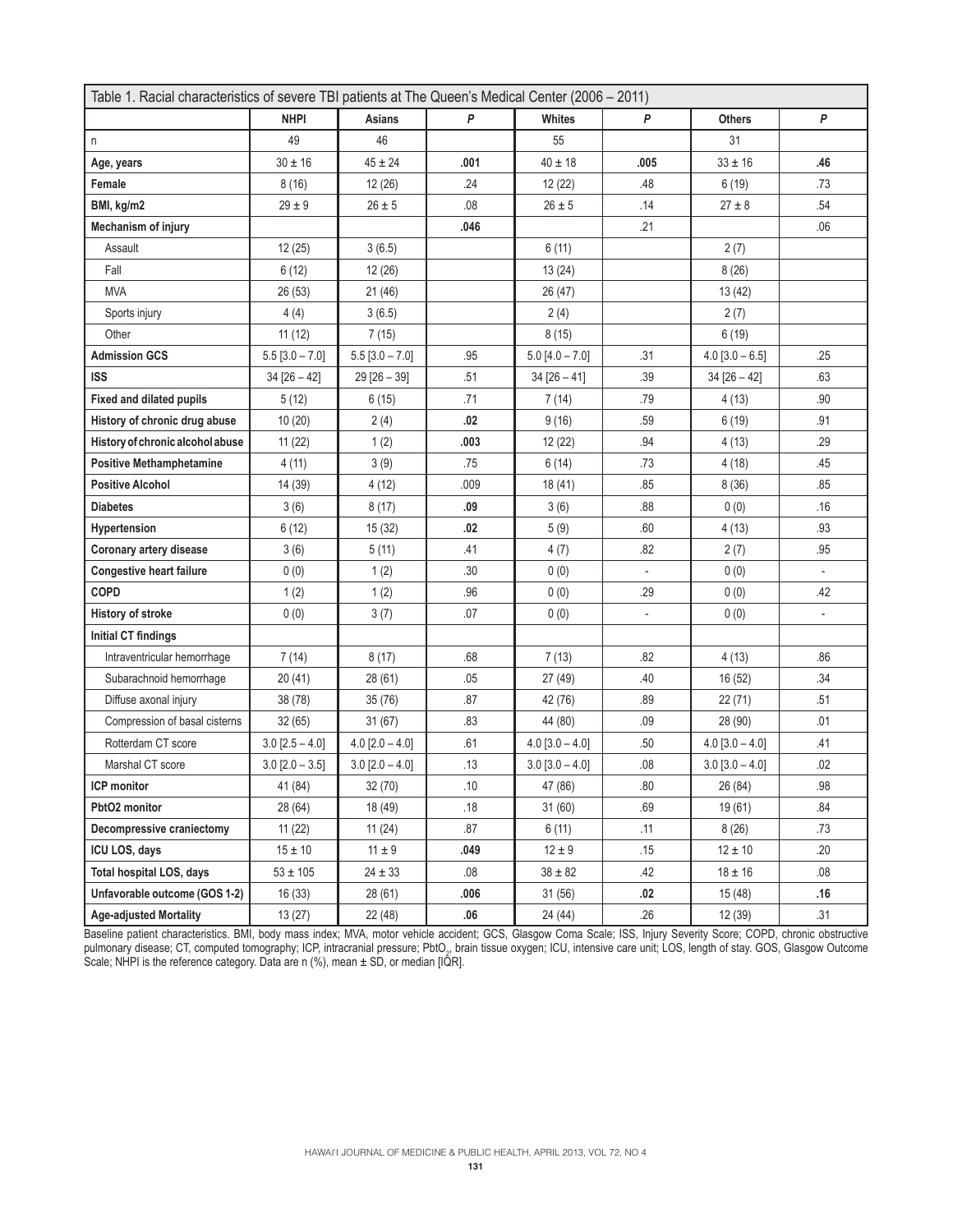

Perhaps there may be biological differences in susceptibility to secondary brain injury after severe TBI among different racial and ethnic groups. The most extensively studied genotype associated with outcome after TBI is apolipoprotein E (APOE). Many studies have shown that APOE-ε4 allele is associated with poor outcome after TBI compared to those without the ε4 allele, possibly through various effects of APOE-ε4 allele on amyloid deposition, disruption of cytoskeletal stability, cholinergic dysfunction, oxidative stress, neuroprotection, and central nervous system plasticity in response to brain injury.16-18 There are also other less well-studied genes that have been postulated to influence inflammatory, apoptotic, and blood flow regulatory pathways after TBI that may contribute to differences in outcome.<sup>18</sup> However, since most NHPI in Hawai'i are mixed race that include the genotype of NHPI, Asians, Hispanics and non-Hispanic Whites, it is unlikely that there were significant differences in genetic polymorphisms between races that led to our results.

Much of the differences in the discharge outcome could be explained by the racial differences in the aggressiveness of care

that the patient's families seek in the neurocritical care setting, as supported by the longer ICU LOS seen among NHPI compared to Asians and Whites. The higher mortality and shorter ICU LOS among Asians and Whites compared to NHPI may reflect the fact the many of these patients' care were later changed to palliative care with expected natural death in the ICU. The changes in aggressiveness of care often occur after the providers and the patients' families discuss the long-term prognosis. Using the principle of autonomy as a guide to make decisions, patient families sometimes elect to stop the aggressive care if the expected long-term functional outcome and the quality of life are felt to be incongruent with the patient's known wishes. These decisions may be impacted by social, religious, or cultural factors that may differ by race. Since prior studies have shown that minority racial groups are more likely to seek aggressive care after brain injury and other critical conditions compared to non-Hispanic Whites, it is possible that NHPI may also have a similar attitude in the ICU setting.19-23 Unfortunately, due to the retrospective nature of the study, all of the intricate end-oflife discussions that likely took place, including each patient's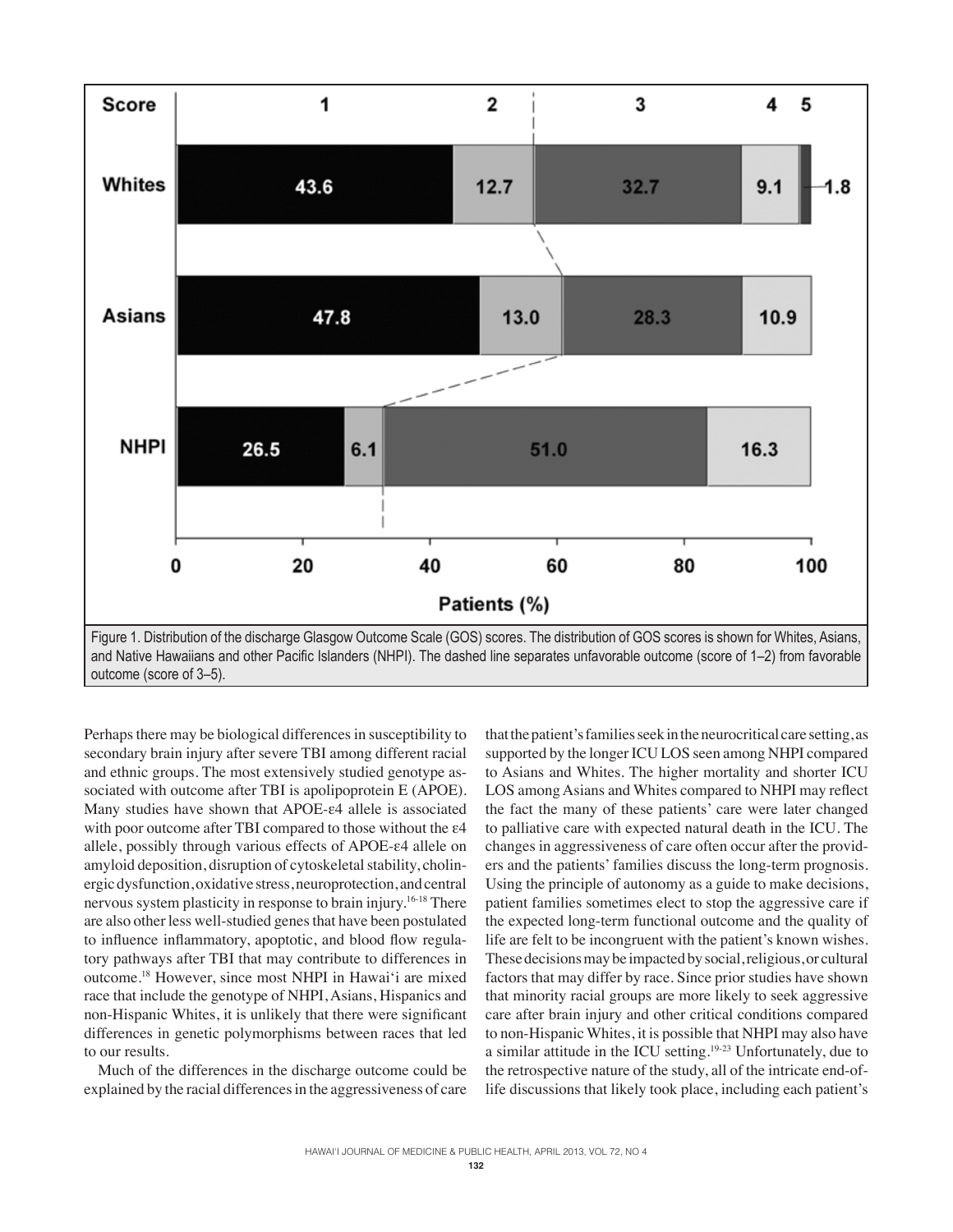| Table 2. Factors Associated with Functional Outcome at Discharge |                       |                       |        |  |  |  |  |
|------------------------------------------------------------------|-----------------------|-----------------------|--------|--|--|--|--|
|                                                                  | Unfavorable (GOS 1-2) | Favorable (GOS 3-5)   | P      |  |  |  |  |
| n                                                                | 90                    | 91                    |        |  |  |  |  |
| Age, years                                                       | $40 \pm 21$           | $35 \pm 18$           | .10    |  |  |  |  |
| Female, n (%)                                                    | 19(21)                | 19 (21)               | .97    |  |  |  |  |
| <b>BMI</b>                                                       | $26 \pm 7$            | $28\pm6$              | .17    |  |  |  |  |
| Race                                                             |                       |                       | .03    |  |  |  |  |
| White                                                            | 31(34)                | 24 (26)               |        |  |  |  |  |
| Asian                                                            | 28 (31)               | 18 (20)               |        |  |  |  |  |
| <b>NHPI</b>                                                      | 16(18)                | 33 (36)               |        |  |  |  |  |
| Other                                                            | 15(17)                | 16(18)                |        |  |  |  |  |
| <b>Mechanism of injury</b>                                       |                       |                       | .22    |  |  |  |  |
| Assault                                                          | 15(17)                | 8(9)                  |        |  |  |  |  |
| Fall                                                             | 23(26)                | 16 (18)               |        |  |  |  |  |
| <b>MVA</b>                                                       | 36(40)                | 50 (55)               |        |  |  |  |  |
| Sports injury                                                    | 4(4)                  | 4(4)                  |        |  |  |  |  |
| Other                                                            | 12(13)                | 13(14)                |        |  |  |  |  |
| <b>Admission GCS</b>                                             | $4.0 [3.0 - 6.0]$     | $6.0 [4.0 - 7.0]$     | .01    |  |  |  |  |
| <b>ISS</b>                                                       | $34 [26 - 43]$        | $33 [26 - 38]$        | .045   |  |  |  |  |
| Fixed and dilated pupils, n (%)                                  | 17(21)                | 5(6)                  | .006   |  |  |  |  |
| History of chronic drug abuse, n (%)                             | 12(13)                | 15(17)                | .55    |  |  |  |  |
| History of chronic alcohol abuse, n (%)                          | 12(13)                | 16 (18)               | .43    |  |  |  |  |
| Positive Methamphetamine, n (%)                                  | 10(15)                | 7(10)                 | .33    |  |  |  |  |
| Positive Alcohol, n (%)                                          | 20(31)                | 24 (34)               | .71    |  |  |  |  |
| Diabetes, n (%)                                                  | 6(7)                  | 8(9)                  | .59    |  |  |  |  |
| Hypertension, n (%)                                              | 19 (21)               | 11(12)                | .10    |  |  |  |  |
| Coronary artery disease, n (%)                                   | 6(7)                  | 8(9)                  | .59    |  |  |  |  |
| Congestive heart failure, n (%)                                  | 1(1)                  | 0(0)                  | .31    |  |  |  |  |
| COPD, n (%)                                                      | 1(1)                  | 1(1)                  | .99    |  |  |  |  |
| <b>History of stroke</b>                                         | 2(2)                  | 1(1)                  | .55    |  |  |  |  |
| <b>Initial CT findings</b>                                       |                       |                       |        |  |  |  |  |
| Intraventricular hemorrhage                                      | 14 (16)               | 12(13)                | .65    |  |  |  |  |
| Subarachnoid hemorrhage                                          | 54 (60)               | 37(41)                | .009   |  |  |  |  |
| Diffuse axonal injury                                            | 71 (79)               | 66 (73)               | .32    |  |  |  |  |
| Compression of basal cisterns                                    | 75 (83)               | 60 (66)               | .007   |  |  |  |  |
| Rotterdam CT score                                               | $4.0 [3.0 - 5.0]$     | $3.0 [2.0 - 4.0]$     | < .001 |  |  |  |  |
| Marshall CT score                                                | $3.0 [3.0 - 4.0]$     | $3.0$ [ $2.0 - 3.0$ ] | < .001 |  |  |  |  |
| ICP monitor, n (%)                                               | 69 (77)               | 77 (85)               | .18    |  |  |  |  |
| PbtO2 monitor, n (%)                                             | 40 (50)               | 56 (67)               | .03    |  |  |  |  |
| Decompressive craniectomy, n (%)                                 | 18(20)                | 18 (20)               | .97    |  |  |  |  |
| ICU LOS, days                                                    | $8 \pm 7$             | $17 \pm 12$           | < 001  |  |  |  |  |
| Total hospital LOS, days                                         | $13\pm20$             | $57\pm98$             | < .001 |  |  |  |  |

Factors associated with functional outcome at discharge. BMI, body mass index; MVA, motor vehicle accident; GCS, Glasgow Coma Scale; ISS, Injury Severity Score; COPD, chronic obstructive pulmonary disease; CT, computed tomography; ICP, PbtO<sub>2</sub>, brain tissue oxygen; intracranial pressure; ICU, intensive care unit; LOS, length of stay. Data are n (%), mean ± SD, or median [IQR].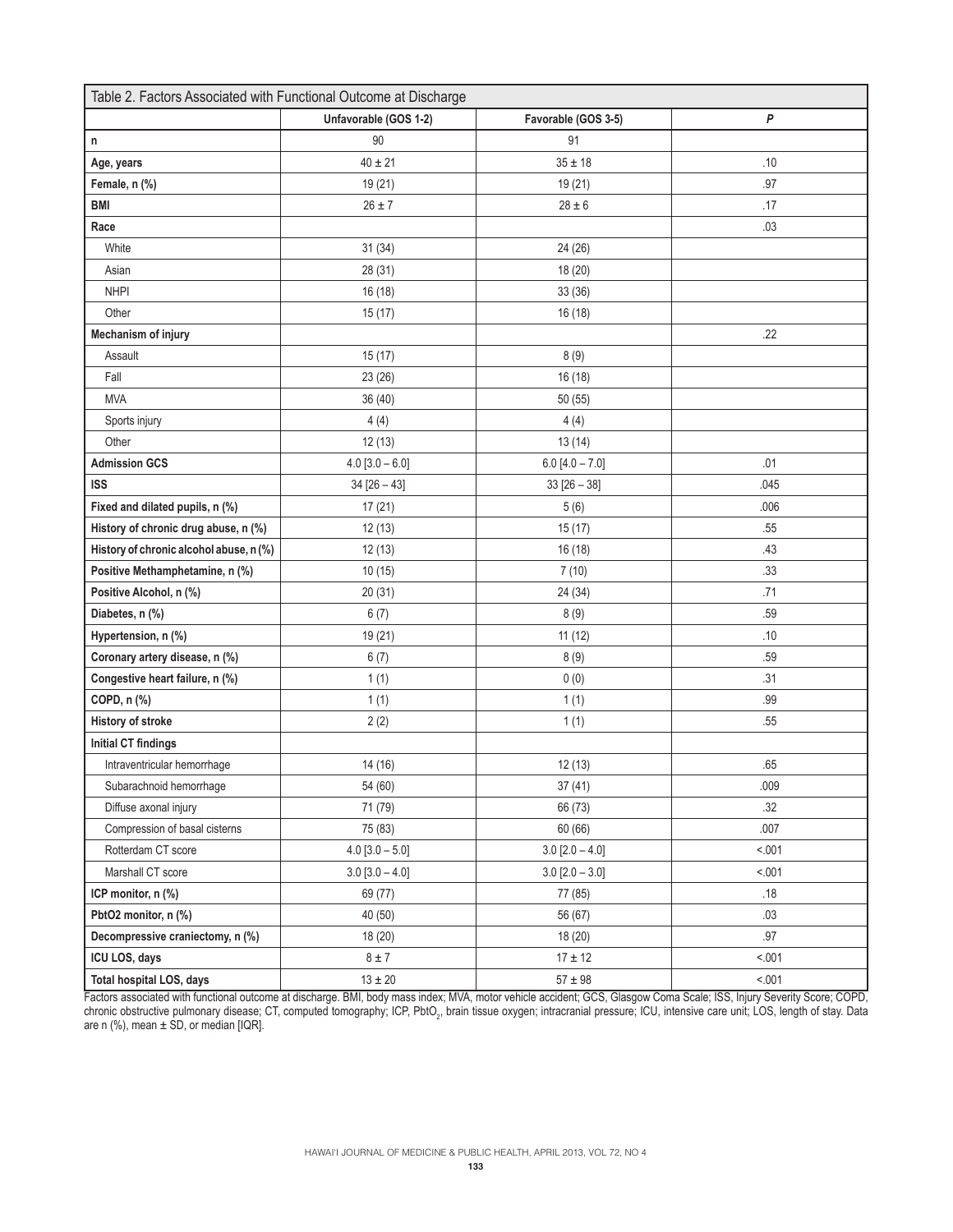| Table 3. Multivariable Models for Unfavorable Discharge Outcome (GOS 1-2) |                                             |                                                   |                                                 |  |  |  |  |
|---------------------------------------------------------------------------|---------------------------------------------|---------------------------------------------------|-------------------------------------------------|--|--|--|--|
|                                                                           | Model 1<br><b>Unadjusted</b><br>OR (95% CI) | Model 2<br><b>Adjusted for Age</b><br>OR (95% CI) | Model 3<br><b>Fully Adjusted</b><br>OR (95% CI) |  |  |  |  |
| Race (NHPI - reference group)                                             |                                             |                                                   |                                                 |  |  |  |  |
| Asians                                                                    | $3.21(1.38, 7.44)^*$                        | 2.89 (1.21, 6.90)*                                | 6.41 (1.68, 24.50)*                             |  |  |  |  |
| Whites                                                                    | $2.66$ (1.20, 5.93) <sup>*</sup>            | 2.49 (1.10, 5.62)*                                | 4.32 (1.27, 14.62)*                             |  |  |  |  |
| <b>Others</b>                                                             | 1.93 (0.77, 4.87)                           | 1.90 (0.75, 4.79)                                 | 2.86 (0.74, 11.00)                              |  |  |  |  |
| Age                                                                       |                                             | 1.01 (0.99, 1.02)                                 | 1.00(0.97, 1.03)                                |  |  |  |  |
| <b>Admission GCS</b>                                                      |                                             |                                                   | 0.84(0.65, 1.07)                                |  |  |  |  |
| <b>ISS</b>                                                                |                                             |                                                   | 1.04(0.99, 1.10)                                |  |  |  |  |
| <b>Fixed and dilated pupils</b>                                           |                                             |                                                   | 1.11(0.28, 4.47)                                |  |  |  |  |
| Hypertension                                                              |                                             |                                                   | 2.04 (0.55, 7.63)                               |  |  |  |  |
| Subarachnoid hemorrhage                                                   |                                             |                                                   | 0.96(0.32, 2.90)                                |  |  |  |  |
| <b>Compression of basal cisterns</b>                                      |                                             |                                                   | 0.39(0.10, 1.60)                                |  |  |  |  |
| <b>Rotterdam CT score</b>                                                 |                                             |                                                   | $2.71(1.25, 5.90)^{*}$                          |  |  |  |  |
| PbtO2 monitor                                                             |                                             |                                                   | 0.55(0.23, 1.32)                                |  |  |  |  |

GOS, Glasgow Outcome Scale; OR, odds ratio; CI, confidence interval; NHPI, Native Hawaiians and other Pacific Islanders; GCS, Glasgow Coma Scale; ISS, Injury Severity Score; PbtO2, brain tissue oxygen; \*statistically significant at  $P < 05$ .

previously stated wishes, known values, religion/spirituality, socioeconomic status, social support, etc, that ultimately led to the decisions to limit care in some of these patients could not be characterized. Also, the provider's attitude toward aggressiveness of care and the main factors that led to the decision to limit care in these patients could not be assessed.

Contrary to many prior TBI and stroke studies where longterm functional outcome is typically dichotomized to GOS of 1-3 (death, vegetative or severe disability) and 4-5 (moderate disability or good recovery), the dichotomized GOS cutpoint in this study was chosen between 2 and 3 for the following reasons: (1) Since the patient population was limited to severe TBI, excluding mild and moderate TBI, it was felt appropriate to include non-vegetative, severe disability as an acceptable outcome at the time of hospital discharge; (2) much of the disability in the acute setting may be confounded by other bodily injuries from multitrauma; (3) since the outcome measures were done at the time of hospital discharge, not at 6 or 12 months from admission as done by most prior studies, many of our survivors did not have sufficient recovery time to show the full potential of neurological improvement; and (4) GOS dichotomization using the more traditional cutpoint  $(1-3 \text{ vs } 4-5)$ would have resulted in a disproportionately smaller number of patients with favorable outcome  $(n=21)$ , and the statistical power to show the impact of race on discharge outcome would have been lost.

This study has several limitations. Although the study population is representative of trauma patients in Hawai'i since QMC is the only state-designated trauma center, the results may not be generalizable to NHPI patients outside of Hawai'i. Also, specific information regarding the socioeconomic and insurance

status of patients were not included in the study, which may have affected the clinical outcomes. The absence of data on pre-hospital hypotension and/or hypoxia, pre-hospital transport time and/or potential delay of care due to geographical factors may have also affected the prediction model. Due to the lack of long-term outcome data, any potential disparities that may exist in long-term outcome could not be assessed.

In summary, Native Hawaiians and other Pacific Islanders have different clinical characteristics and better discharge outcomes compared to the other major racial groups in Hawai'i. Further prospective studies are needed to determine other factors contributing to the differences in outcomes seen in this unique racial group.

*The findings of this study do not necessarily represent the views of The Queen's Medical Center.*

# Disclosure and Conflict of Interest

The authors report no relevant disclosure or conflict of interest.

#### Authors' Affiliations:

- The Queen's Medical Center, Honolulu, HI (K.N., R.R.H., S.M.A., K.G.J. J.G.B.,
- M.C.A., J.L.dC., D.J.D., C.W.C., M.A.K.)

- Department of Medicine, John A. Burns School of Medicine, University of Hawai'i, Honolulu, HI (K.N., R.R.H., C.W.C., M.A.K.)

- Department of Surgery, John A. Burns School of Medicine, University of Hawai'i, Honolulu, HI (D.J.D., C.W.C.)

### Correspondence to:

Kazuma Nakagawa MD; Neuroscience Institute, The Queen's Medical Center, 1301 Punchbowl St., Honolulu, HI 96813; Ph: (808) 691-7152; Email: kazuma.nakagawa@hawaii.edu